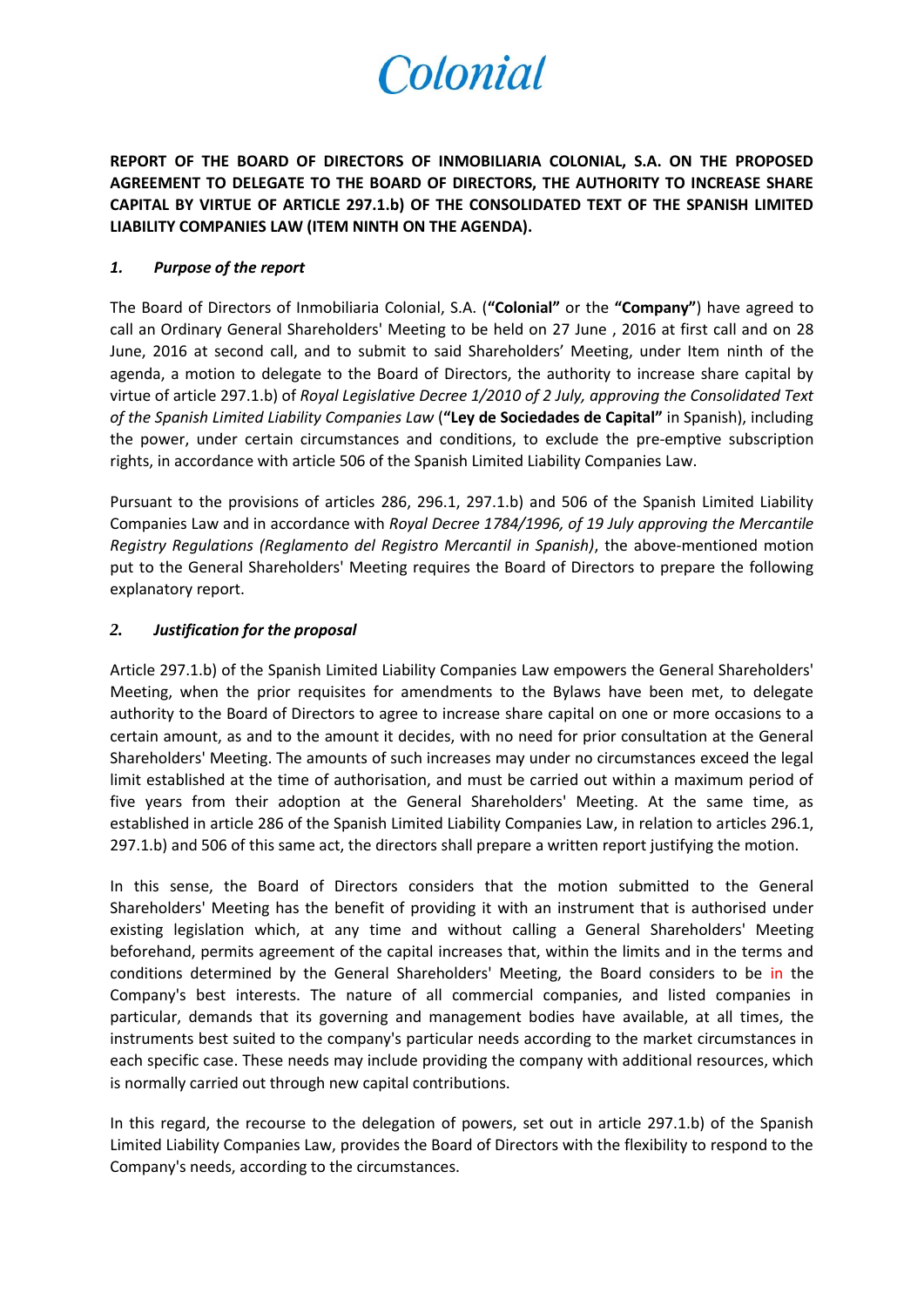

With such a purpose, it is proposed that the General Shareholders' Meeting delegates powers to the Board of Directors to increase the Company's share capital, on one or more occasions, up to the maximum number legally permitted. The proposed motion, from the time of its approval by the General Shareholders' Meeting, also nullifies the motion adopted under item nine of the agenda of the General Shareholders' Meeting of 30 June, 2014, relating to the authorisation given to the Board to increase capital, with regard to that part it has not already availed itself of.

In addition, and as permitted under article 506 of the Spanish Limited Liability Companies Law, in the case of listed companies, when the General Shareholders' Meeting delegates power to the directors to increase share capital, pursuant to article 297.1.b) of the Spanish Limited Liability Companies Law, it can also grant them the power to exclude pre-emptive subscription rights, when the interests of the Company require it.

In this sense, it is hereby stated that the proposed motion includes the granting of powers to exclude, totally or partially, the pre-emptive subscription rights of shareholders, when the interests of the Company require it, in accordance with the terms of article 506 of the Spanish Limited Liability Companies Law. However, in line with trends and recommendations of good corporate governance, this power granted to the Board of Directors to increase capital with the exclusion of pre-emptive subscription rights is limited to a maximum of 20% of the share capital existing at the time of authorisation. The capital increase with the exclusion of pre-emptive subscription rights, within the maximum amount permitted, will be an exceptional measure imposed for urgent reasons, based on the situation and circumstances of the market and be justified, for specific and particular reasons, as being in the best interests of the Company and its shareholders. For these reasons, the proposal of the Board of Directors regarding the capital increase with the exclusion of pre-emptive subscription rights, shall be adopted with a vote in favour of two thirds of its members and will be justified through a report proving the existence of each and every one of the necessary requirements.

The Board of Directors consider that this additional option, which greatly increases the room for manoeuvre and capacity to respond that is offered by a simple delegation of power to increase share capital under the terms of article 297.1.b) of the Spanish Limited Liability Companies Law, is mainly justified by: (i) the flexibility and agility with which, on occasions, it is necessary to act in current financial markets in order to take advantage of moments in which market conditions are more favourable; (ii) less distortion of trading in Company shares during the issue period, which is usually shorter than in an issue with pre-emptive rights; (iii) the lowering of the costs associated with the transaction (in particular, the fees charged by financial institutions participating in the issue); and (iv) the adaptation of the transaction to possible international markets or through accelerated bookbuilding.

In any case, it is expressly noted that the exclusion, total or partial, of the pre-emptive subscription right is only a power that the General Shareholders' Meeting grants to the Board of Directors and this power shall only be exercised if and when the Board decides to do so, taking into account the existing circumstances in each case and the legal requirements. If, in using the powers referred to, the Board of Directors decides to withdraw the pre-emptive subscription right in relation to any specific capital increase that it decides to carry out pursuant to the authorisation granted by the General Shareholders' Meeting, it shall, at the time of the capital increase, issue a report setting out the specific corporate interests that justify this measure, which shall be the purpose of the corresponding auditor's report outlined in article 506 of the Spanish Limited Liability Companies Law. Both reports shall be made available to shareholders and submitted at the first General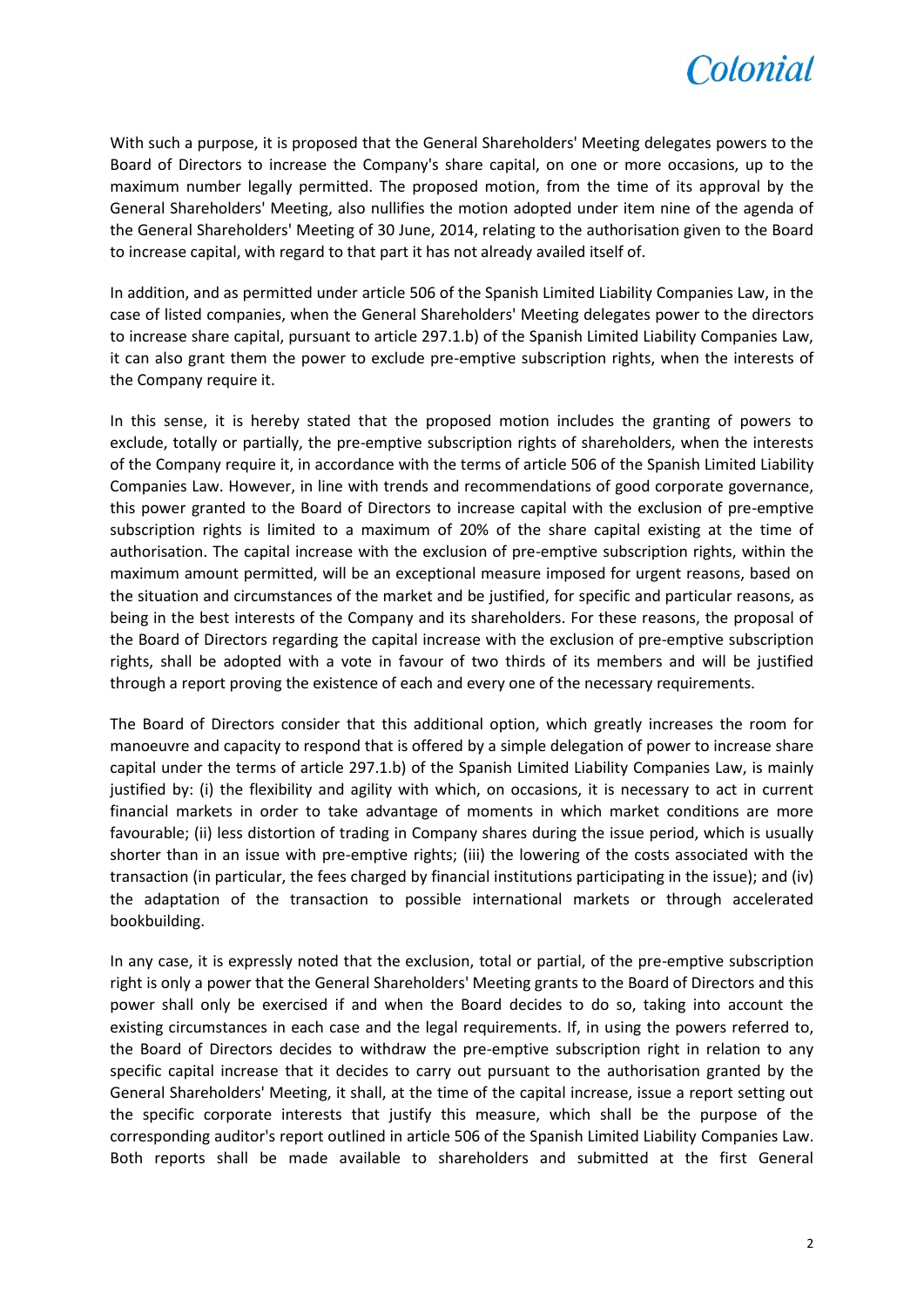

Shareholders' Meeting held after the passing of the capital increase resolution, pursuant to the provisions of the above-named article.

**MOTION TO DELEGATE TO THE BOARD OF DIRECTORS THE POWER TO INCREASE SHARE CAPITAL BY VIRTUE OF ARTICLE 297.1.b) OF THE CONSOLIDATED TEXT OF THE SPANISH LIMITED LIABILITY COMPANIES LAW, TO BE SUBMITTED FOR THE APPROVAL OF THE GENERAL SHAREHOLDERS' MEETING OF INMOBILIARIA COLONIAL, S.A.**

**Authorisation to the Board of Directors, in accordance with article 297.1.b) of the Consolidated Text of the Spanish Limited Liability Companies Law, to increase, within a maximum period of five years, share capital, in the form of cash contributions, by up to half the existing amount of share capital, on one or more occasions, when and for the amounts deemed appropriate. Within the maximum amount permitted, the Board will be granted the power to exclude the pre-emptive subscription right under certain circumstances, limited to a maximum nominal amount, overall, equal to 20% of the share capital. Revoking the authorisation granted through resolution nine at the Company's General Shareholders' Meeting held on 30 June 2014.**

It is agreed to grant the Board of Directors, in accordance with article 297.1.b) of the Spanish Limited Liability Companies Law, the broadest powers as necessary under Law, so that within the five-year period from the date of this General Shareholders' Meeting, it may increase share capital through cash contributions, on one or more occasions and at any time, without the need to call a General Shareholders' Meeting beforehand or to receive its subsequent approval.

The delegation includes the power to issue new shares and put them into circulation, whether they are ordinary shares or any other type permitted by law, with or without a share premium and with or without voting rights, and to establish the characteristics of the shares and the terms and conditions of the capital increase, with the possibility also of freely offering the unsubscribed new shares within the pre-emptive subscription period and determine, if the shares are not fully subscribed, that capital will be increased only by the amount of the subscriptions made. The power to redraft the article of the Company Bylaws relating to share capital is also delegated.

Any capital increase agreed by the Board of Directors shall not, in any case, be greater than half the existing share capital at the time of authorisation. Likewise, the Board is authorised to exclude, totally or partially, pre-emptive subscription rights under the terms of article 308 –in relation to article 506– of the Spanish Limited Liability Companies Law and other related regulations. However, in line with trends and recommendations of good corporate governance, this power granted to the Board of Directors to increase capital with the exclusion of pre-emptive subscription rights is limited to a maximum of 20% of the share capital existing at the time of authorisation. The capital increase with the exclusion of pre-emptive subscription rights, with the maximum amount permitted, will be an exceptional measure imposed for urgent reasons, based on the situation and circumstances of the market and justified for specific reasons that are in the best interests of the Company and its shareholders. The coincidence of these circumstances and the best interest of the Company and its shareholders must be evidenced through a mandatory report by the Board of Directors. A favourable vote of two thirds of the members of the Board is required in order to execute the delegation of powers in relation to this capital increase.

Authority was also delegated to allow the setting of particular aspects and conditions of each issue, according to the nature of each operation that the Board decides to carry out under the authorisation given by the present agreement. Also, once the capital increase has been agreed and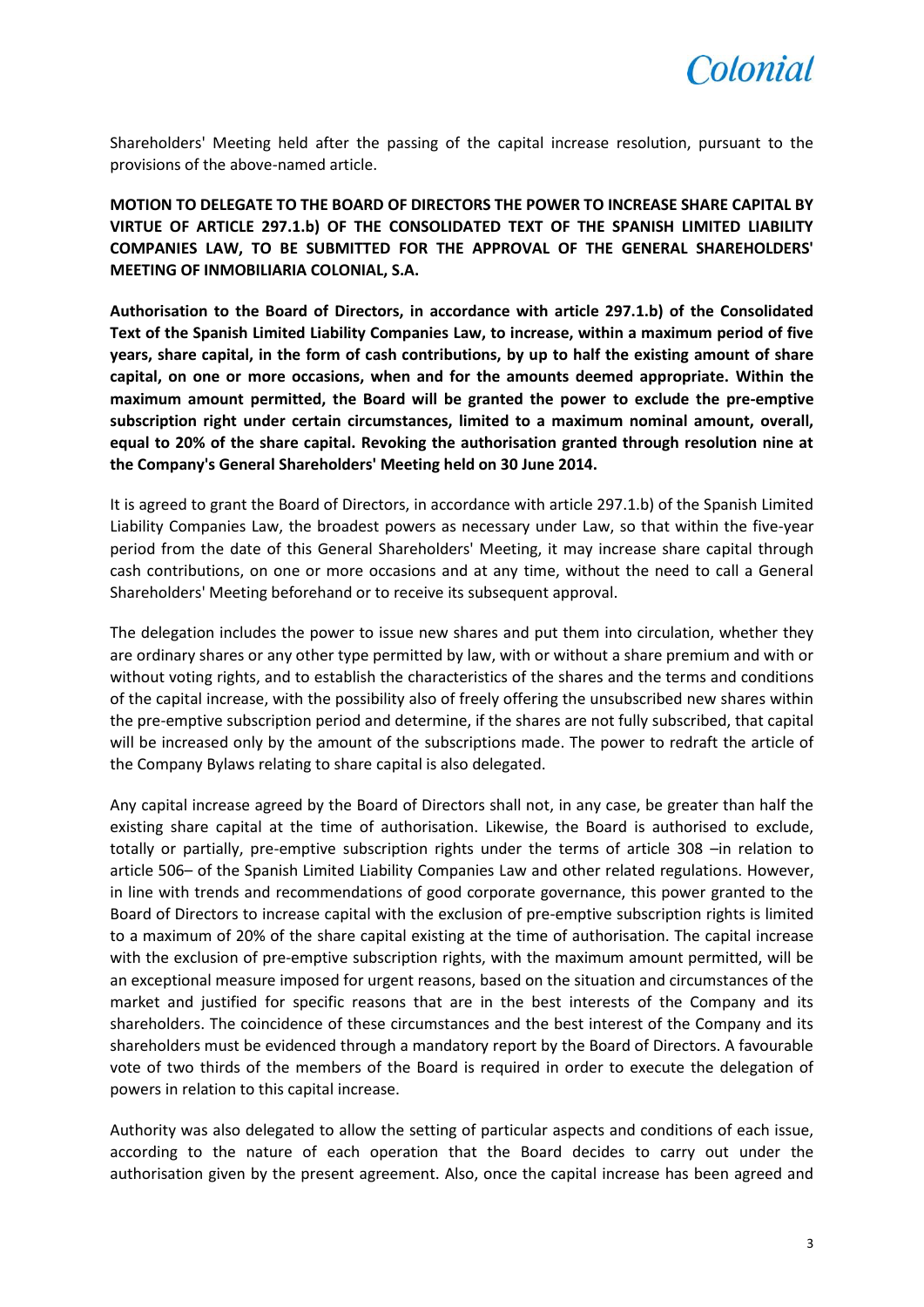

exercised it has the power to redraft the article of the Company Bylaws relating to share capital and to carry out as many procedures as necessary so that the new shares resulting from the capital increase may be admitted for trading on those stock exchanges, either Spanish or foreign, on which the Company is listed, in accordance with the procedures of each of these bourses.

Without prejudice to the specific delegations of powers established in the present resolution (which should be understood to have been granted with express powers to delegate in turn to the persons specified here), it is agreed to grant the Board of Directors the fullest powers that may be required by law, and with the express power to sub-delegate this power to the Chairman of the Board of directors, the Chief Executive Officer, the Secretary or the Deputy Secretary, so that any of them, with their signature alone, may execute the present resolution. In particular, they may, by way of indication but not limitation:

- Broaden and develop the present resolution, focusing on all aspects not foreseen in it in relation to the terms and conditions of the issues that may be carried out. In particular, but not limited thereto, establish the date the resolution became effective in relation to the various capital increases, setting, where appropriate, the start of the period of pre-emptive subscription rights, the premium for the new shares and, as a result their total issue price; establish, foreseeing the possibility of an incomplete subscription, the number of shares to be issued and the nominal value of each capital increase in function of the issue price, term, form, and subscription and payment procedure in each of the subscription periods; the exchange ratio, where appropriate, for the exercise of pre-emptive subscription rights, including the power to propose to one or more shareholders that they waive the number of pre-emptive subscription rights to which they are entitled as necessary to ensure that the number of shares to be issued maintains the exact proportion resulting from applying the exchange ratio agreed; make provision for circumstances where the new share issue may have to be suspended, where it may be necessary or appropriate to do so, and, in general, any other circumstances necessary for carrying out the increase and the issue of shares against monetary contributions;
- **Agree the procedure for the placement of the shares, setting the start date and, where** appropriate, modifying the duration of the pre-emptive subscription period above the legal minimum and, where relevant, set the duration of the additional and discretionary allocation periods, with the ability to declare the early closure of the placement period and of the issue. Likewise, the power to set the conditions and procedure for the subscription of shares is delegated, where appropriate, in the additional and discretionary allocation periods, with shares being able to be allocated, in this latter period, to any third party in accordance with placement procedure that is freely set;
- Prepare, subscribe and present, where appropriate, to the Spanish National Securities Markets Commission (the **"CNMV"**) or any other supervisory authorities related to the issue and admission to trading of the new shares issued under the present resolution, the prospectus and as much supplementary information to it as may be required, assuming the responsibility for these and the other documents and information that are required to comply with the requirements of *Royal Legislative Decree 4/2015, of 23 October, approving the Consolidated text of the Spanish Securities Markets Law*, and *Royal Legislative Decree 1310/2005, of 4 November, relating to the admission for trading of securities on official secondary markets, public offerings or subscriptions and the prospectus required for each of them,* and any other legislation, national or foreign, that is applicable for the execution of the present resolution;